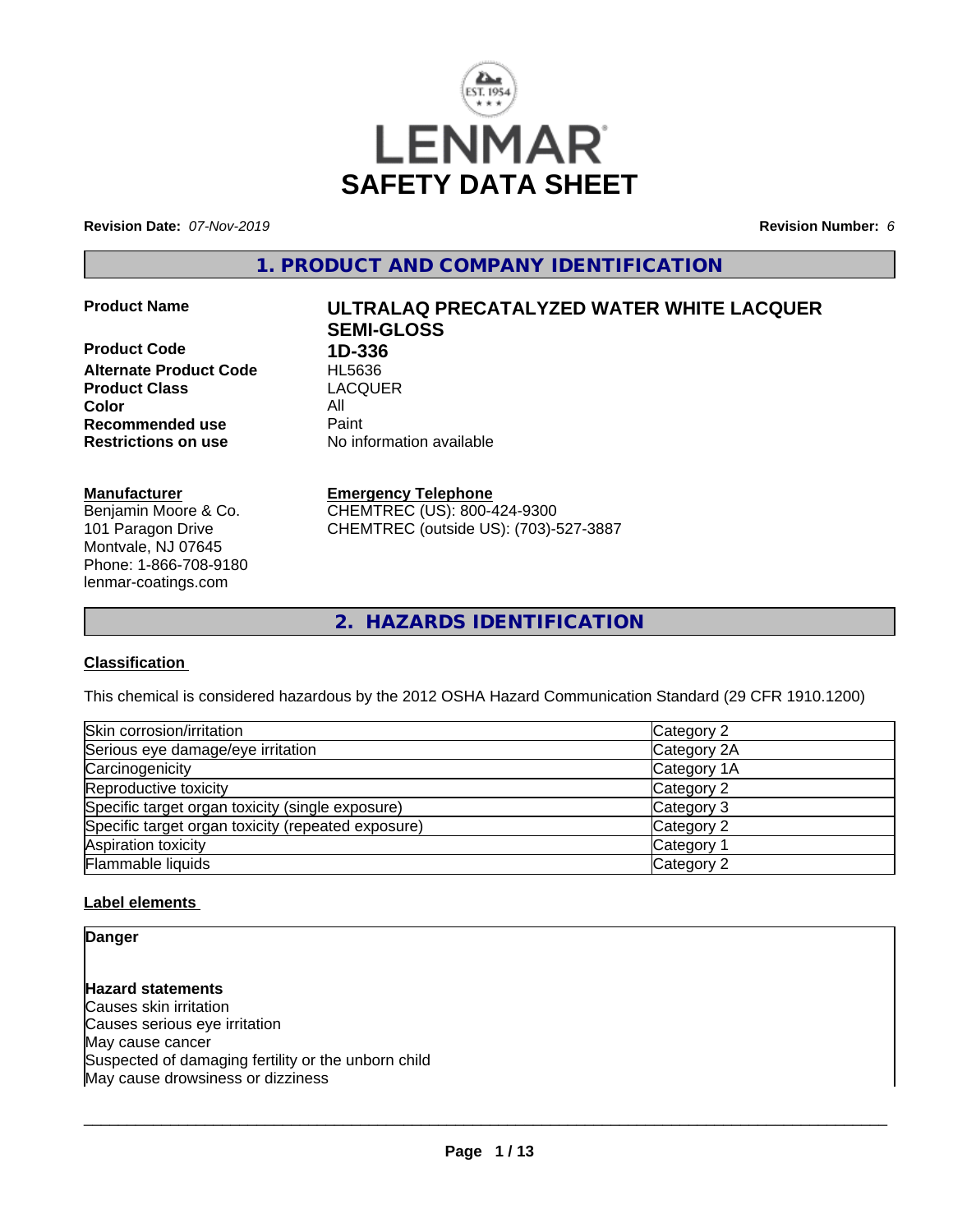**Precautionary Statements - Prevention** Obtain special instructions before use Do not handle until all safety precautions have been read and understood Use personal protective equipment as required Wash face, hands and any exposed skin thoroughly after handling Wear eye/face protection Do not breathe dust/fume/gas/mist/vapors/spray Use only outdoors or in a well-ventilated area Keep away from heat, hot surfaces, sparks, open flames and other ignition sources. No smoking Keep container tightly closed Ground/bond container and receiving equipment Use explosion-proof electrical/ventilating/lighting/equipment Use only non-sparking tools Take precautionary measures against static discharge Keep cool **Precautionary Statements - Response** IF exposed or concerned: Get medical advice/attention **Eyes** IF IN EYES: Rinse cautiously with water for several minutes. Remove contact lenses, if present and easy to do. Continue rinsing If eye irritation persists: Get medical advice/attention **Skin** If skin irritation occurs: Get medical advice/attention IF ON SKIN (or hair): Remove/Take off immediately all contaminated clothing. Rinse skin with water/shower Wash contaminated clothing before reuse **Inhalation** IF INHALED: Remove victim to fresh air and keep at rest in a position comfortable for breathing **Ingestion** IF SWALLOWED: Immediately call a POISON CENTER or doctor/physician Do NOT induce vomiting **Fire** In case of fire: Use CO2, dry chemical, or foam for extinction **Precautionary Statements - Storage** Store locked up Store in a well-ventilated place. Keep container tightly closed **Precautionary Statements - Disposal** May cause damage to organs through prolonged or repeated exposure May be fatal if swallowed and enters airways Highly flammable liquid and vapor **Appearance** liquid **Odor** solvent

\_\_\_\_\_\_\_\_\_\_\_\_\_\_\_\_\_\_\_\_\_\_\_\_\_\_\_\_\_\_\_\_\_\_\_\_\_\_\_\_\_\_\_\_\_\_\_\_\_\_\_\_\_\_\_\_\_\_\_\_\_\_\_\_\_\_\_\_\_\_\_\_\_\_\_\_\_\_\_\_\_\_\_\_\_\_\_\_\_\_\_\_\_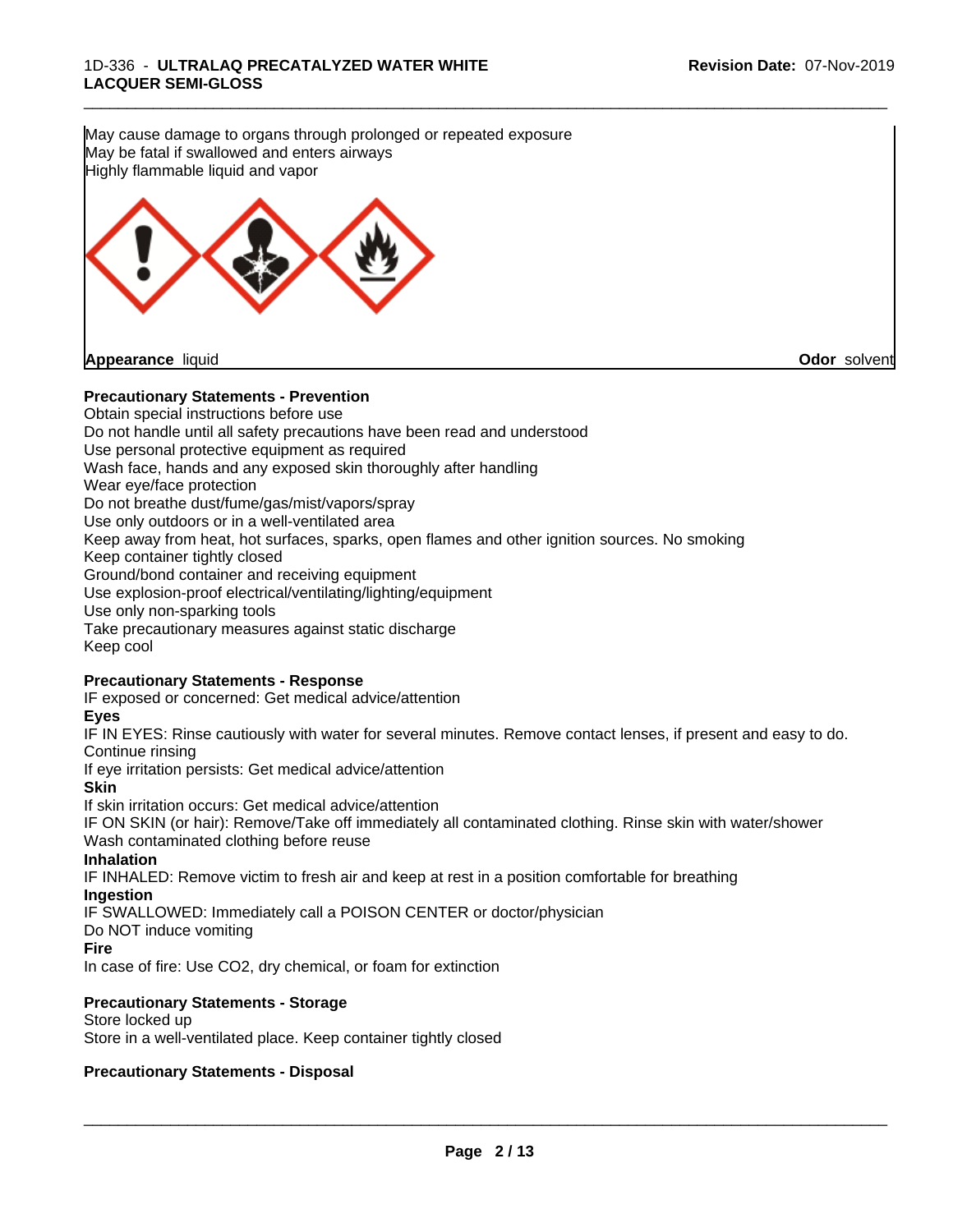Dispose of contents/container to an approved waste disposal plant

#### **Hazards not otherwise classified (HNOC)**

Not applicable

#### **Other information**

No information available

# **3. COMPOSITION INFORMATION ON COMPONENTS**

\_\_\_\_\_\_\_\_\_\_\_\_\_\_\_\_\_\_\_\_\_\_\_\_\_\_\_\_\_\_\_\_\_\_\_\_\_\_\_\_\_\_\_\_\_\_\_\_\_\_\_\_\_\_\_\_\_\_\_\_\_\_\_\_\_\_\_\_\_\_\_\_\_\_\_\_\_\_\_\_\_\_\_\_\_\_\_\_\_\_\_\_\_

| <b>Chemical name</b> | CAS No.        | Weight-%    |
|----------------------|----------------|-------------|
| n-Butyl acetate      | 123-86-4       | $15 - 20$   |
| Ethanol              | 64-17-5        | $15 - 20$   |
| Toluene              | 108-88-3       | $10 - 15$   |
| cellulose, nitrate   | 9004-70-0      | $5 - 10$    |
| Ethyl acetate        | 141-78-6       | $5 - 10$    |
| Isopropyl alcohol    | 67-63-0        | $5 - 10$    |
| Acetone              | 67-64-1        | $5 - 10$    |
| 2-Butoxyethanol      | 111-76-2       | $1 - 5$     |
| Isobutyl alcohol     | 78-83-1        | $1 - 5$     |
| Xylene               | 1330-20-7      | 1 - 5       |
| Ethyl benzene        | $100 - 41 - 4$ | $0.1 - 0.5$ |

# **4. FIRST AID MEASURES**

#### **Description of first aid measures**

| <b>General Advice</b>                            | If symptoms persist, call a physician. Show this safety data sheet to the doctor in<br>attendance.                                                                                            |
|--------------------------------------------------|-----------------------------------------------------------------------------------------------------------------------------------------------------------------------------------------------|
| <b>Eye Contact</b>                               | Immediate medical attention is required. Immediately flush with plenty of water.<br>After initial flushing, remove any contact lenses and continue flushing for at least<br>15 minutes.       |
| <b>Skin Contact</b>                              | Wash off immediately with soap and plenty of water removing all contaminated<br>clothes and shoes. If skin irritation persists, call a physician.                                             |
| <b>Inhalation</b>                                | Move to fresh air. If symptoms persist, call a physician.<br>If not breathing, give artificial respiration. Call a physician immediately.                                                     |
| Ingestion                                        | Clean mouth with water and afterwards drink plenty of water. Do not induce<br>vomiting without medical advice. Never give anything by mouth to an unconscious<br>person. Consult a physician. |
| <b>Protection Of First-Aiders</b>                | Use personal protective equipment.                                                                                                                                                            |
| <b>Most Important</b><br><b>Symptoms/Effects</b> | No information available.                                                                                                                                                                     |
| <b>Notes To Physician</b>                        | Treat symptomatically.                                                                                                                                                                        |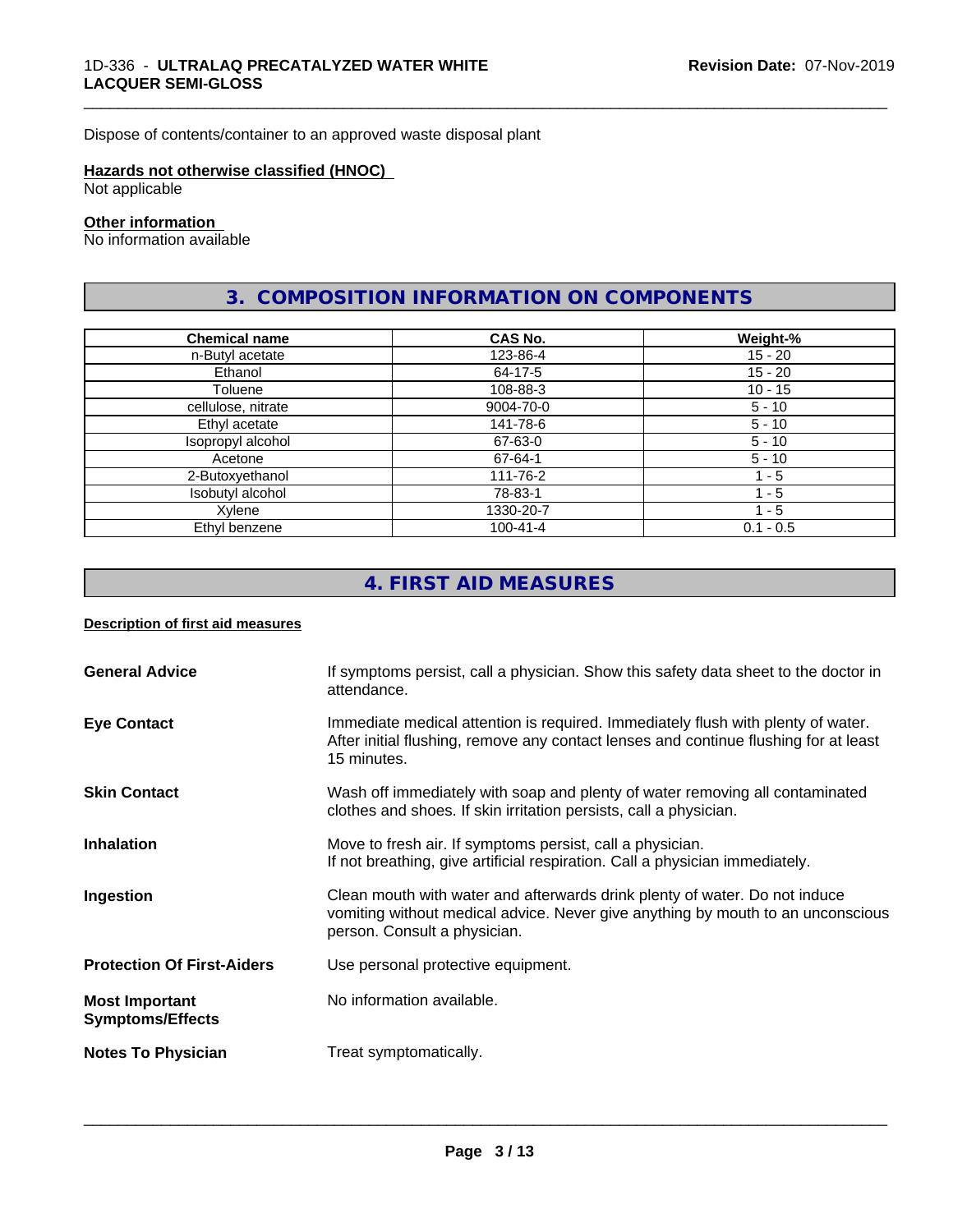# **5. FIRE-FIGHTING MEASURES**

| <b>Flammable Properties</b>                                                      | Vapors may travel considerable distance to a source of<br>ignition and flash back. Vapors may cause flash fire.                                                                                                                                                                                |
|----------------------------------------------------------------------------------|------------------------------------------------------------------------------------------------------------------------------------------------------------------------------------------------------------------------------------------------------------------------------------------------|
| <b>Suitable Extinguishing Media</b>                                              | Foam, dry powder or water. Use extinguishing measures<br>that are appropriate to local circumstances and the<br>surrounding environment.                                                                                                                                                       |
| Protective equipment and precautions for firefighters                            | As in any fire, wear self-contained breathing apparatus<br>pressure-demand, MSHA/NIOSH (approved or equivalent)<br>and full protective gear.                                                                                                                                                   |
| <b>Hazardous combustion products</b>                                             | Burning may result in carbon dioxide, carbon monoxide<br>and other combustion products of varying composition<br>which may be toxic and/or irritating.                                                                                                                                         |
| <b>Specific Hazards Arising From The Chemical</b>                                | Flammable. Flash back possible over considerable<br>distance. Keep product and empty container away from<br>heat and sources of ignition. Closed containers may<br>rupture if exposed to fire or extreme heat. Thermal<br>decomposition can lead to release of irritating gases and<br>vapors. |
| <b>Sensitivity to mechanical impact</b>                                          | No.                                                                                                                                                                                                                                                                                            |
| Sensitivity to static discharge                                                  | Yes                                                                                                                                                                                                                                                                                            |
| <b>Flash Point Data</b><br>Flash point (°F)<br>Flash Point (°C)<br><b>Method</b> | 32<br>0<br><b>PMCC</b>                                                                                                                                                                                                                                                                         |
| <b>Flammability Limits In Air</b>                                                |                                                                                                                                                                                                                                                                                                |
| Lower flammability limit:<br><b>Upper flammability limit:</b>                    | Not available<br>Not available                                                                                                                                                                                                                                                                 |
| Health: 2<br>Flammability: 3<br><b>NFPA</b>                                      | <b>Instability: 1</b><br><b>Special: Not Applicable</b>                                                                                                                                                                                                                                        |
| <b>NFPA Legend</b>                                                               |                                                                                                                                                                                                                                                                                                |

- 0 Not Hazardous
- 1 Slightly
- 2 Moderate
- 3 High
- 4 Severe

*The ratings assigned are only suggested ratings, the contractor/employer has ultimate responsibilities for NFPA ratings where this system is used.*

*Additional information regarding the NFPA rating system is available from the National Fire Protection Agency (NFPA) at www.nfpa.org.*

# **6. ACCIDENTAL RELEASE MEASURES**

**Personal Precautions** Remove all sources of ignition. Take precautions to prevent flashback. Ground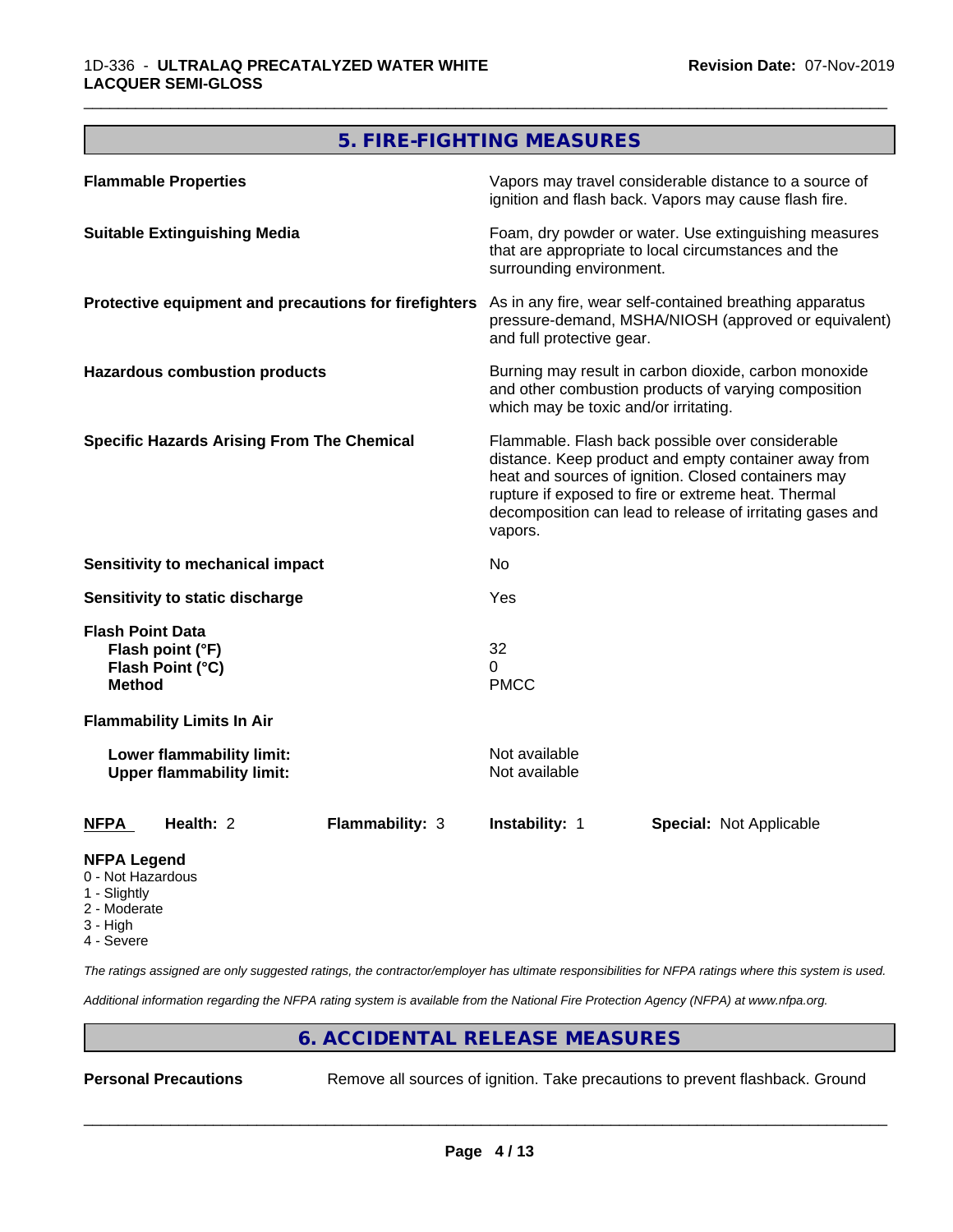|                                  | and bond all containers and handling equipment. Take precautionary measures<br>against static discharges. Ensure adequate ventilation. Avoid contact with skin,<br>eyes and clothing. Use personal protective equipment.                                                                                                                                                                                                                       |
|----------------------------------|------------------------------------------------------------------------------------------------------------------------------------------------------------------------------------------------------------------------------------------------------------------------------------------------------------------------------------------------------------------------------------------------------------------------------------------------|
| <b>Other Information</b>         | Prevent further leakage or spillage if safe to do so. Do not allow material to<br>contaminate ground water system. Prevent product from entering drains. Do not<br>flush into surface water or sanitary sewer system. Local authorities should be<br>advised if significant spillages cannot be contained.                                                                                                                                     |
| <b>Environmental precautions</b> | See Section 12 for additional Ecological Information.                                                                                                                                                                                                                                                                                                                                                                                          |
| <b>Methods for Cleaning Up</b>   | Dam up. Soak up with inert absorbent material. Use a non-sparking or explosion<br>proof means to transfer material to a sealed, appropriate container for disposal.<br>Clean contaminated surface thoroughly.                                                                                                                                                                                                                                  |
|                                  | 7. HANDLING AND STORAGE                                                                                                                                                                                                                                                                                                                                                                                                                        |
| <b>Handling</b>                  | Avoid contact with skin, eyes and clothing. Wear personal protective equipment.<br>Do not breathe vapors or spray mist. Use only in ventilated areas. Prevent vapor<br>build-up by providing adequate ventilation during and after use.                                                                                                                                                                                                        |
|                                  | Take precautionary measures against static discharges. To avoid ignition of<br>vapors by static electricity discharge, all metal parts of the equipment must be<br>grounded. Keep away from heat, sparks and flame. Do not smoke. Extinguish all<br>flames and pilot lights, and turn off stoves, heaters, electric motors and other<br>sources of ignition during use and until all vapors are gone. Ignition and/or flash<br>back may occur. |
| <b>Storage</b>                   | Keep containers tightly closed in a dry, cool and well-ventilated place. Keep away<br>from heat. Keep away from open flames, hot surfaces and sources of ignition.<br>Keep in properly labeled containers. Keep out of the reach of children.                                                                                                                                                                                                  |
| <b>Incompatible Materials</b>    | Incompatible with strong acids and bases and strong oxidizing agents.                                                                                                                                                                                                                                                                                                                                                                          |
|                                  | Technical measures/Precautions Ensure adequate ventilation. Use only where airflow will keep vapors from building<br>up in or near the work area in adjoining rooms. Comply with all national, state, and<br>local codes pertaining to the storage, handling, dispensing and disposal of<br>flammable liquids.                                                                                                                                 |
|                                  | Dissipate static electricity during transfer by grounding and bonding containers<br>and equipment before transferring material. All equipment should be non-sparking<br>and explosion proof. Use explosion proof electrical equipment for ventilation,<br>lighting and material handling.                                                                                                                                                      |

\_\_\_\_\_\_\_\_\_\_\_\_\_\_\_\_\_\_\_\_\_\_\_\_\_\_\_\_\_\_\_\_\_\_\_\_\_\_\_\_\_\_\_\_\_\_\_\_\_\_\_\_\_\_\_\_\_\_\_\_\_\_\_\_\_\_\_\_\_\_\_\_\_\_\_\_\_\_\_\_\_\_\_\_\_\_\_\_\_\_\_\_\_

# **8. EXPOSURE CONTROLS/PERSONAL PROTECTION**

# **Exposure Limits**

| <b>Chemical name</b> | <b>ACGIH TLV</b> | <b>OSHA PEL</b>              |
|----------------------|------------------|------------------------------|
| n-Butyl acetate      | 150 ppm - TWA    | 150 ppm - TWA                |
|                      | 200 ppm - STEL   | $710 \text{ ma/m}^3$ - TWA   |
| Ethanol              | STEL: 1000 ppm   | 1000 ppm - TWA               |
|                      |                  | 1900 mg/m <sup>3</sup> - TWA |
| Toluene              | 20 ppm - TWA     | 200 ppm - TWA                |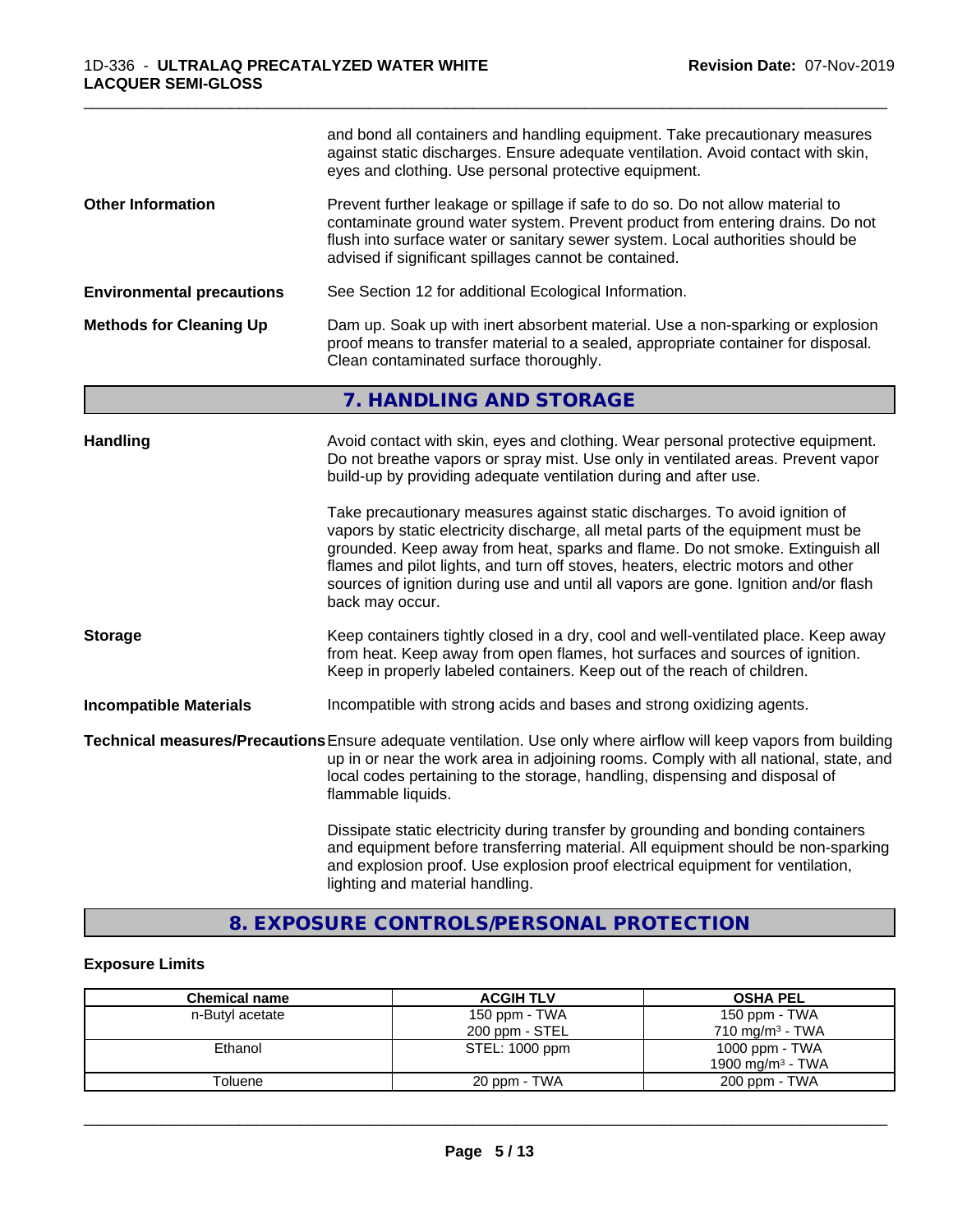#### 1D-336 - **ULTRALAQ PRECATALYZED WATER WHITE LACQUER SEMI-GLOSS**

|                   |                                 | 300 ppm - Ceiling                                                                |
|-------------------|---------------------------------|----------------------------------------------------------------------------------|
| Ethyl acetate     | 400 ppm - TWA                   | 400 ppm - TWA<br>1400 mg/m <sup>3</sup> - TWA                                    |
| Isopropyl alcohol | 200 ppm - TWA<br>400 ppm - STEL | 400 ppm - TWA<br>980 mg/m $3$ - TWA                                              |
| Acetone           | 250 ppm - TWA<br>500 ppm - STEL | 1000 ppm - TWA<br>2400 mg/m <sup>3</sup> - TWA                                   |
| 2-Butoxyethanol   | 20 ppm - TWA                    | 50 ppm - TWA<br>240 mg/m <sup>3</sup> - TWA<br>prevent or reduce skin absorption |
| Isobutyl alcohol  | 50 ppm - TWA                    | $100$ ppm $-$ TWA<br>300 mg/m $3$ - TWA                                          |
| Xylene            | 100 ppm - TWA<br>150 ppm - STEL | $100$ ppm $-$ TWA<br>435 mg/m <sup>3</sup> - TWA                                 |
| Ethyl benzene     | 20 ppm - TWA                    | 100 ppm - TWA<br>435 mg/m $3$ - TWA                                              |

\_\_\_\_\_\_\_\_\_\_\_\_\_\_\_\_\_\_\_\_\_\_\_\_\_\_\_\_\_\_\_\_\_\_\_\_\_\_\_\_\_\_\_\_\_\_\_\_\_\_\_\_\_\_\_\_\_\_\_\_\_\_\_\_\_\_\_\_\_\_\_\_\_\_\_\_\_\_\_\_\_\_\_\_\_\_\_\_\_\_\_\_\_

#### **Legend**

ACGIH - American Conference of Governmental Industrial Hygienists Exposure Limits OSHA - Occupational Safety & Health Administration Exposure Limits N/E - Not Established

#### **Appropriate engineering controls**

| <b>Engineering Measures</b>          | Ensure adequate ventilation, especially in confined areas.                                                                                                                                                                                                                                                                                                          |
|--------------------------------------|---------------------------------------------------------------------------------------------------------------------------------------------------------------------------------------------------------------------------------------------------------------------------------------------------------------------------------------------------------------------|
| <b>Personal Protective Equipment</b> |                                                                                                                                                                                                                                                                                                                                                                     |
| <b>Eye/Face Protection</b>           | Safety glasses with side-shields. If splashes are likely to occur, wear:. Tightly<br>fitting safety goggles.                                                                                                                                                                                                                                                        |
| <b>Skin Protection</b>               | Long sleeved clothing. Protective gloves.                                                                                                                                                                                                                                                                                                                           |
| <b>Respiratory Protection</b>        | Use only with adequate ventilation. In operations where exposure limits are<br>exceeded, use a NIOSH approved respirator that has been selected by a<br>technically qualified person for the specific work conditions. When spraying the<br>product or applying in confined areas, wear a NIOSH approved respirator<br>specified for paint spray or organic vapors. |
| <b>Hygiene Measures</b>              | Avoid contact with skin, eyes and clothing. Remove and wash contaminated<br>clothing before re-use. Wash thoroughly after handling.                                                                                                                                                                                                                                 |

# **9. PHYSICAL AND CHEMICAL PROPERTIES**

| <b>Appearance</b><br>Odor            |
|--------------------------------------|
| <b>Odor Threshold</b>                |
| Density (Ibs/gal)                    |
| <b>Specific Gravity</b>              |
| рH                                   |
| <b>Viscosity (cps)</b>               |
| Solubility(ies)                      |
| <b>Water solubility</b>              |
| <b>Evaporation Rate</b>              |
| Vapor pressure                       |
| <b>Vapor density</b><br>Wt. % Solids |
|                                      |

**Appearance** and the contract of the contract of the contract of the contract of the contract of the contract of the contract of the contract of the contract of the contract of the contract of the contract of the contract **Odor** solvent **No information available Density (lbs/gal)** 7.6 - 7.7 **Specific Gravity and Service Specific Gravity 6.91 - 0.93 No information available Viscosity (cps)** No information available **Solubility(ies)** No information available **No information available Evaporation Rate** No information available **No information available No information available**<br>20 - 30 **Wt. % Solids** 20 - 30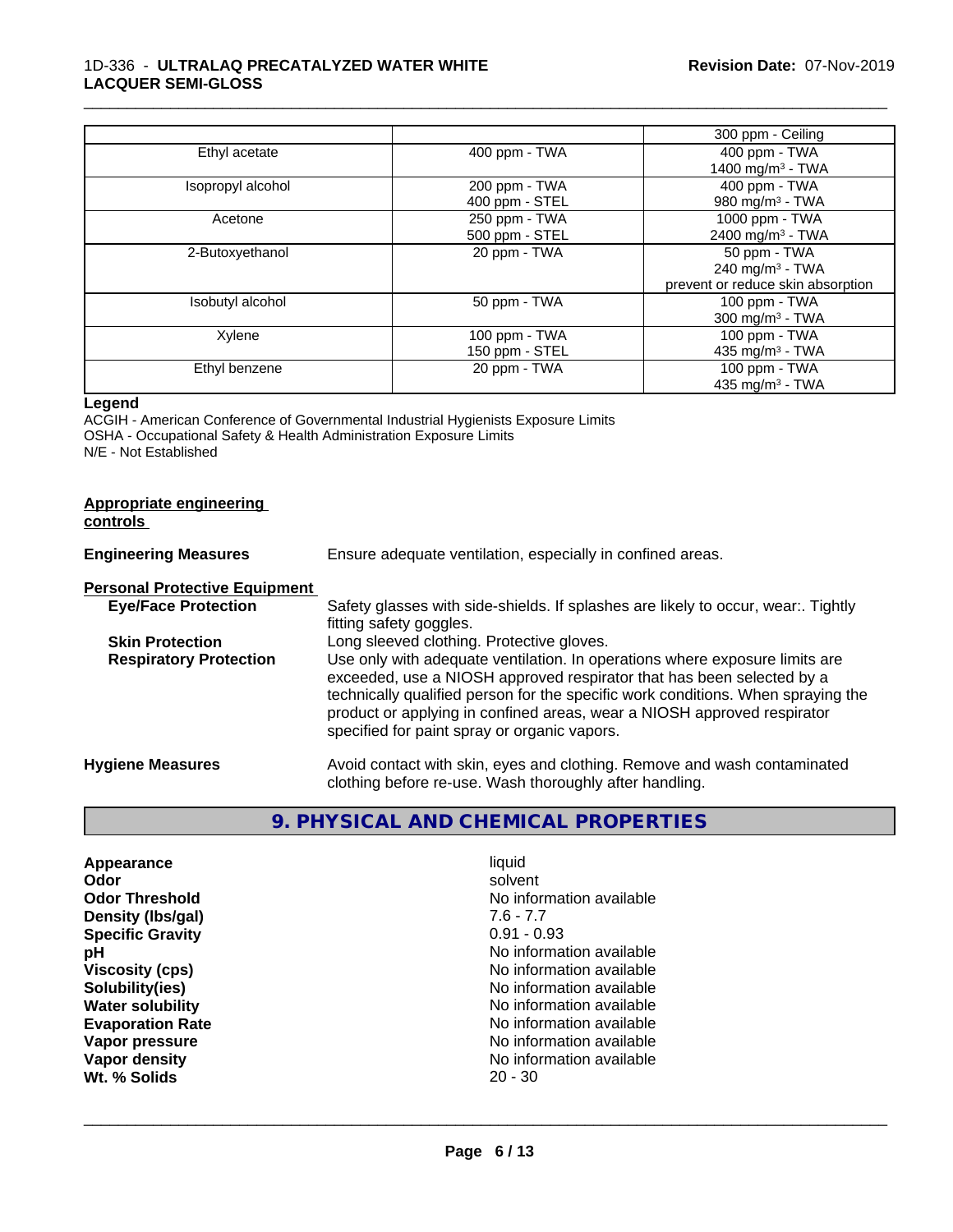| Vol. % Solids                        | 15 - 25                  |
|--------------------------------------|--------------------------|
| Wt. % Volatiles                      | 70 - 80                  |
| Vol. % Volatiles                     | $75 - 85$                |
| <b>VOC Regulatory Limit (g/L)</b>    | <680                     |
| <b>Boiling Point (°F)</b>            | 136                      |
| <b>Boiling Point (°C)</b>            | 58                       |
| Freezing point (°F)                  | No information available |
| <b>Freezing Point (°C)</b>           | No information available |
| Flash point (°F)                     | 32                       |
| Flash Point (°C)                     | 0                        |
| <b>Method</b>                        | <b>PMCC</b>              |
| <b>Flammability (solid, gas)</b>     | Not applicable           |
| <b>Upper flammability limit:</b>     | No information available |
| Lower flammability limit:            | No information available |
| <b>Autoignition Temperature (°F)</b> | No information available |
| <b>Autoignition Temperature (°C)</b> | No information available |
| Decomposition Temperature (°F)       | No information available |
| Decomposition Temperature (°C)       | No information available |
| <b>Partition coefficient</b>         | No information available |

\_\_\_\_\_\_\_\_\_\_\_\_\_\_\_\_\_\_\_\_\_\_\_\_\_\_\_\_\_\_\_\_\_\_\_\_\_\_\_\_\_\_\_\_\_\_\_\_\_\_\_\_\_\_\_\_\_\_\_\_\_\_\_\_\_\_\_\_\_\_\_\_\_\_\_\_\_\_\_\_\_\_\_\_\_\_\_\_\_\_\_\_\_

#### **10. STABILITY AND REACTIVITY**

| <b>Reactivity</b>                         | No data available                                                                                                         |
|-------------------------------------------|---------------------------------------------------------------------------------------------------------------------------|
| <b>Chemical Stability</b>                 | Stable under normal conditions. Hazardous polymerisation<br>does not occur.                                               |
| <b>Conditions to avoid</b>                | Keep away from open flames, hot surfaces, static<br>electricity and sources of ignition. Sparks. Elevated<br>temperature. |
| <b>Incompatible Materials</b>             | Incompatible with strong acids and bases and strong<br>oxidizing agents.                                                  |
| <b>Hazardous Decomposition Products</b>   | Thermal decomposition can lead to release of irritating<br>gases and vapors.                                              |
| <b>Possibility of hazardous reactions</b> | None under normal conditions of use.                                                                                      |

**11. TOXICOLOGICAL INFORMATION**

**Product Information**

#### **Information on likely routes of exposure**

**Principal Routes of Exposure** Eye contact, skin contact and inhalation.

**Acute Toxicity** 

**Product Information** Repeated or prolonged exposure to organic solvents may lead to permanent brain and nervous system damage. Intentional misuse by deliberately concentrating and inhaling vapors may be harmful or fatal.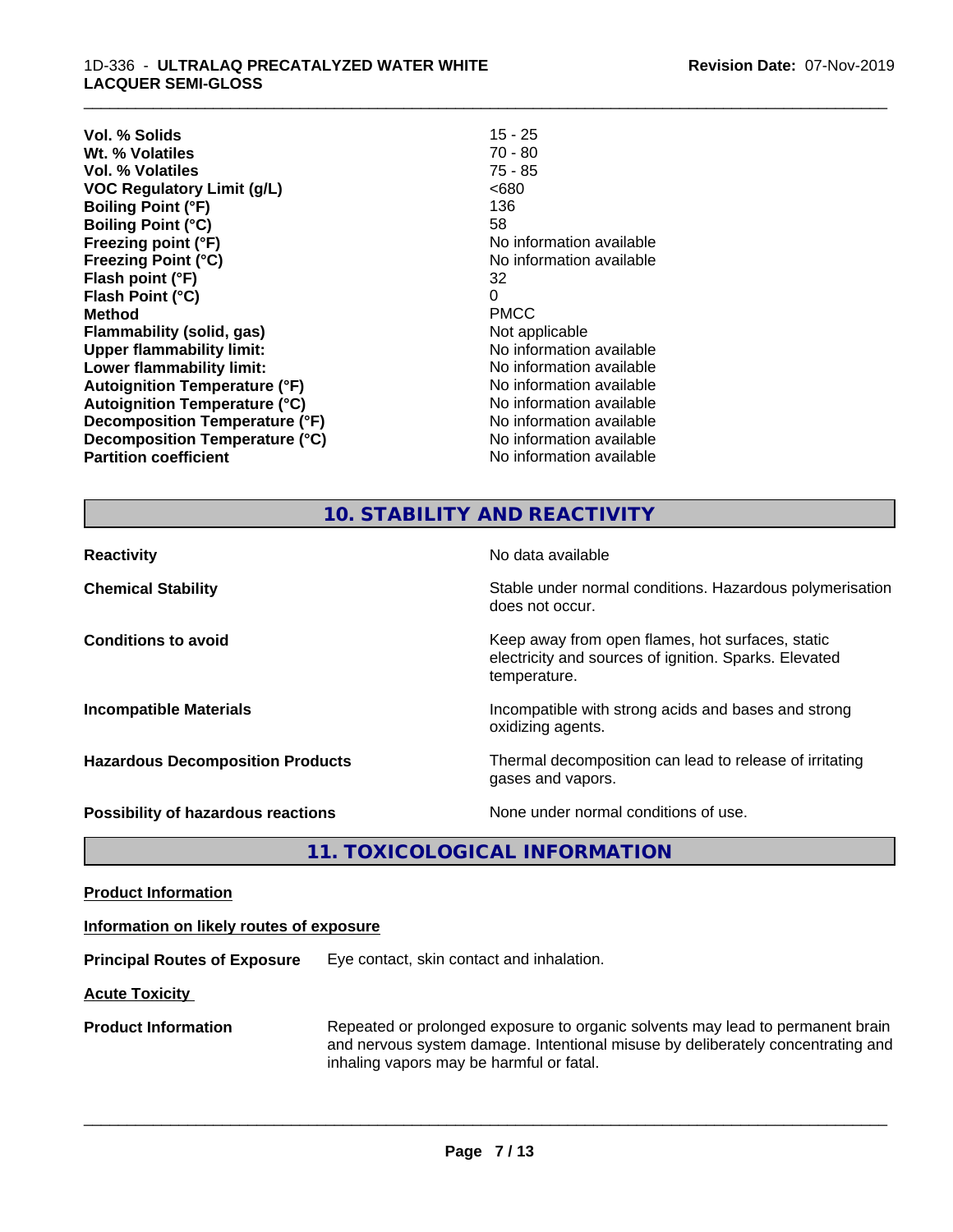#### **<u>Symptoms related to the physical, chemical and toxicological characteristics</u>**

| <b>Symptoms</b>                 | No information available                                                                                                                                                                                                                                      |
|---------------------------------|---------------------------------------------------------------------------------------------------------------------------------------------------------------------------------------------------------------------------------------------------------------|
|                                 | Delayed and immediate effects as well as chronic effects from short and long-term exposure                                                                                                                                                                    |
| Eye contact                     | Severely irritating to eyes. May cause burns. Risk of serious damage to eyes.                                                                                                                                                                                 |
| <b>Skin contact</b>             | May cause skin irritation and/or dermatitis. Prolonged skin contact may defat the<br>skin and produce dermatitis.                                                                                                                                             |
| Ingestion                       | Harmful if swallowed. Ingestion may cause irritation to mucous membranes. Small<br>amounts of this product aspirated into the respiratory system during ingestion or<br>vomiting may cause mild to severe pulmonary injury, possibly progressing to<br>death. |
| <b>Inhalation</b>               | Harmful by inhalation. High vapor / aerosol concentrations are irritating to the<br>eyes, nose, throat and lungs and may cause headaches, dizziness, drowsiness,<br>unconsciousness, and other central nervous system effects.                                |
| <b>Sensitization</b>            | No information available                                                                                                                                                                                                                                      |
| <b>Neurological Effects</b>     | No information available.                                                                                                                                                                                                                                     |
| <b>Mutagenic Effects</b>        | No information available.                                                                                                                                                                                                                                     |
| <b>Reproductive Effects</b>     | Possible risk of impaired fertility. Possible risk of harm to the unborn child.                                                                                                                                                                               |
| <b>Developmental Effects</b>    | No information available.                                                                                                                                                                                                                                     |
| <b>Target organ effects</b>     | liver. Respiratory system. Eyes. Skin. Central nervous system. blood.<br>Reproductive System.                                                                                                                                                                 |
| <b>STOT - repeated exposure</b> | Causes damage to organs through prolonged or repeated exposure if inhaled.<br>May cause disorder and damage to the. liver. kidney. spleen. blood. Causes<br>damage to organs through prolonged or repeated exposure.                                          |
| <b>STOT - single exposure</b>   | May cause disorder and damage to the. Respiratory system. Central nervous<br>system.                                                                                                                                                                          |
| Other adverse effects           | No information available.                                                                                                                                                                                                                                     |
| <b>Aspiration Hazard</b>        | May be harmful if swallowed and enters airways. Small amounts of this product<br>aspirated into the respiratory system during ingestion or vomiting may cause mild<br>to severe pulmonary injury, possibly progressing to death.                              |

#### **Numerical measures of toxicity**

#### **The following values are calculated based on chapter 3.1 of the GHS document**

| <b>ATEmix (oral)</b>             | 3812 mg/kg   |
|----------------------------------|--------------|
| <b>ATEmix (dermal)</b>           | 8238 mg/kg   |
| ATEmix (inhalation-dust/mist)    | 74.1 ma/L    |
| <b>ATEmix (inhalation-vapor)</b> | $226.8$ mg/L |

#### **Component Information**

| Chemical name      | Oral LD50             | Dermal LD50                     | Inhalation LC50          |
|--------------------|-----------------------|---------------------------------|--------------------------|
| n-Butyl acetate    | $= 10768$ mg/kg (Rat) | $> 17600$ mg/kg (Rabbit)        | $\overline{\phantom{a}}$ |
| 123-86-4           |                       |                                 |                          |
| Ethanol            | $= 7060$ mg/kg (Rat)  |                                 | $= 124.7$ mg/L (Rat) 4 h |
| 64-17-5            |                       |                                 |                          |
| Toluene            | $= 2600$ mg/kg (Rat)  | $= 12000$ mg/kg (Rabbit)        | $= 12.5$ mg/L (Rat) 4 h  |
| 108-88-3           |                       |                                 |                          |
| cellulose, nitrate | $5$ g/kg (Rat)        |                                 |                          |
| 9004-70-0          |                       |                                 |                          |
| Ethyl acetate      | $= 5620$ mg/kg (Rat)  | $> 18000$ mg/kg (Rabbit) $> 20$ | $\overline{\phantom{a}}$ |
| 141-78-6           |                       | mL/kg (Rabbit)                  |                          |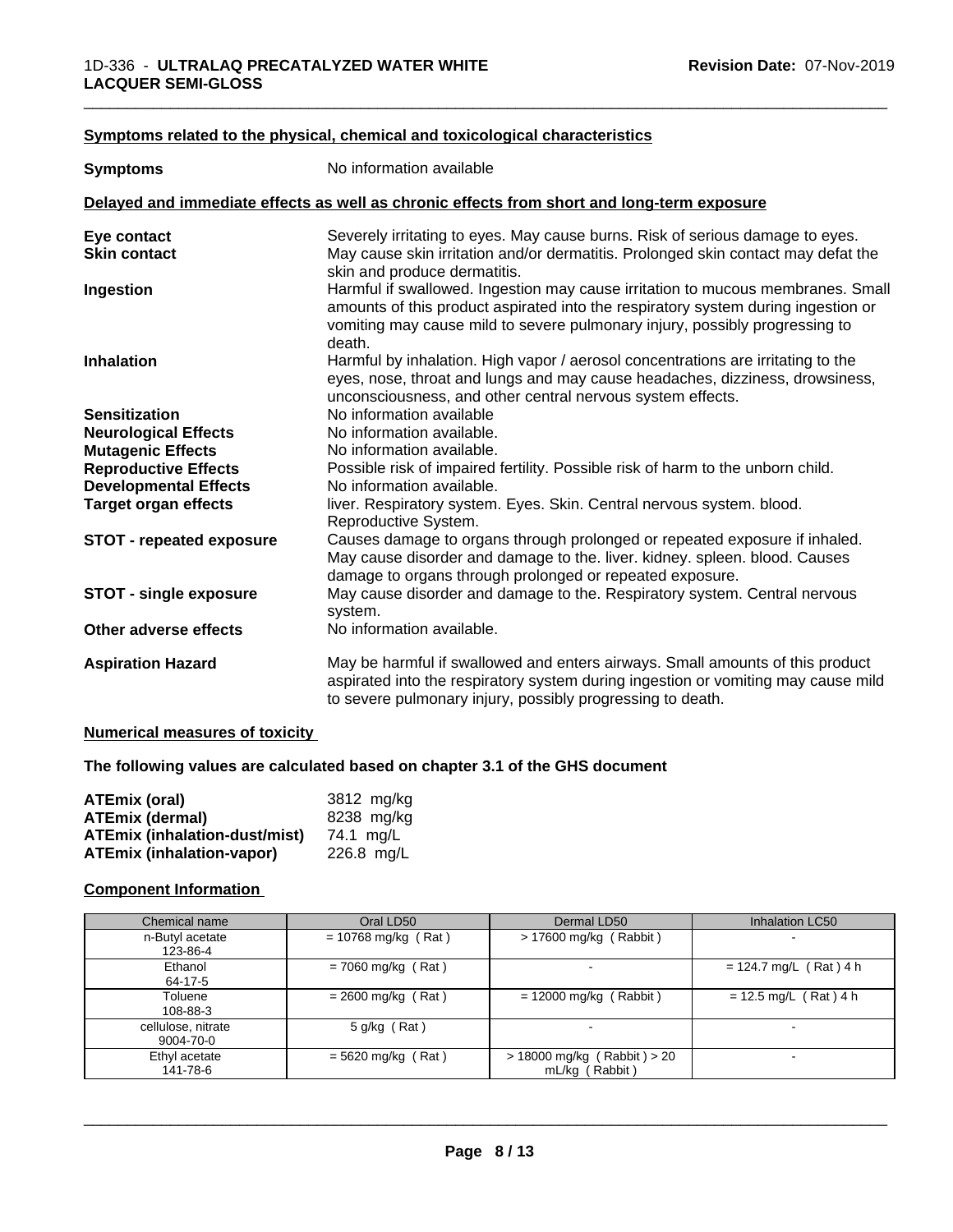#### 1D-336 - **ULTRALAQ PRECATALYZED WATER WHITE LACQUER SEMI-GLOSS**

| Isopropyl alcohol<br>67-63-0    | $= 1870$ mg/kg (Rat) | $= 4059$ mg/kg (Rabbit)  | $= 72600$ mg/m <sup>3</sup> (Rat) 4 h |
|---------------------------------|----------------------|--------------------------|---------------------------------------|
| Acetone<br>67-64-1              | $= 5800$ mg/kg (Rat) | $\blacksquare$           | $= 50100$ mg/m <sup>3</sup> (Rat) 8 h |
| 2-Butoxyethanol<br>111-76-2     | $= 1300$ mg/kg (Rat) | $>$ 2000 mg/kg (Rabbit)  | > 4.9 mg/L (Rat) 3H                   |
| Isobutyl alcohol<br>78-83-1     | $= 2460$ mg/kg (Rat) | $=$ 3400 mg/kg (Rabbit)  | $> 6.5$ mg/L (Rat) 4 h                |
| Xylene<br>1330-20-7             | $= 3500$ mg/kg (Rat) | $>$ 4350 mg/kg (Rabbit)  | $= 29.08$ mg/L (Rat) 4 h              |
| Ethyl benzene<br>$100 - 41 - 4$ | $= 3500$ mg/kg (Rat) | $= 15400$ mg/kg (Rabbit) | $= 17.2$ mg/L (Rat) 4 h               |

\_\_\_\_\_\_\_\_\_\_\_\_\_\_\_\_\_\_\_\_\_\_\_\_\_\_\_\_\_\_\_\_\_\_\_\_\_\_\_\_\_\_\_\_\_\_\_\_\_\_\_\_\_\_\_\_\_\_\_\_\_\_\_\_\_\_\_\_\_\_\_\_\_\_\_\_\_\_\_\_\_\_\_\_\_\_\_\_\_\_\_\_\_

#### **Carcinogenicity**

*The information below indicateswhether each agency has listed any ingredient as a carcinogen:.*

| <b>Chemical name</b> | <b>IARC</b>          | <b>NTP</b> | <b>OSHA</b> |
|----------------------|----------------------|------------|-------------|
|                      | 2B<br>Possible Human |            | Listed      |
| Ethyl<br>benzene     | Carcinogen           |            |             |

#### **Legend**

IARC - International Agency for Research on Cancer NTP - National Toxicity Program OSHA - Occupational Safety & Health Administration

**12. ECOLOGICAL INFORMATION**

### **Ecotoxicity Effects**

The environmental impact of this product has not been fully investigated.

### **Product Information**

#### **Acute Toxicity to Fish**

No information available

#### **Acute Toxicity to Aquatic Invertebrates**

No information available

#### **Acute Toxicity to Aquatic Plants**

No information available

#### **Persistence / Degradability**

No information available.

#### **Bioaccumulation**

There is no data for this product.

#### **Mobility in Environmental Media**

No information available.

#### **Ozone**

Not applicable

#### **Component Information**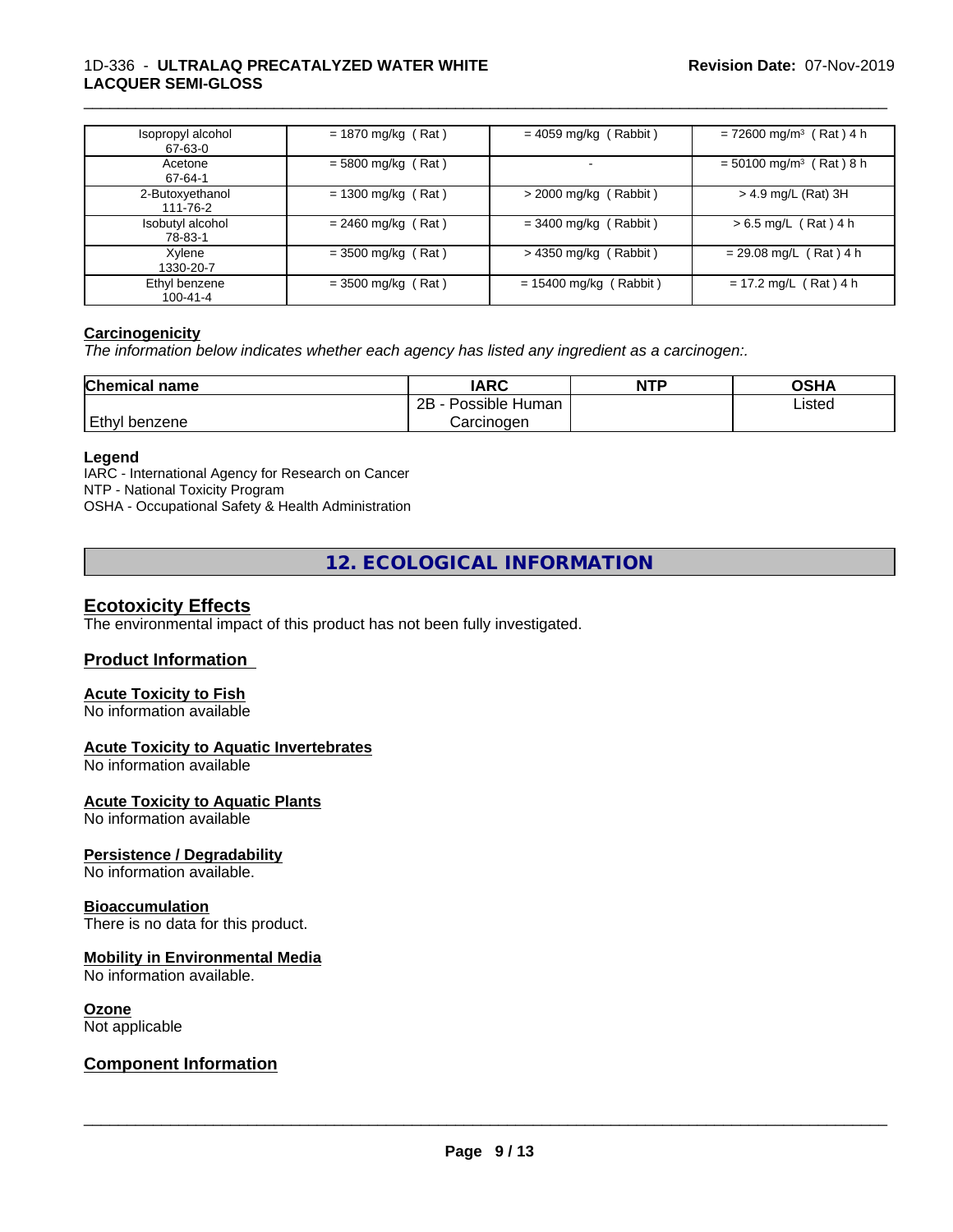#### **Acute Toxicity to Fish**

n-Butyl acetate LC50: 18 mg/L (Fathead Minnow - 96 hr.) Acetone LC50: 8300 (Bluegill - 96 hr.) mg/L 2-Butoxyethanol LC50: 1490 mg/L (Bluegill sunfish - 96 hr.) Xylene LC50: 13.5 mg/L (Rainbow Trout - 96 hr.) Ethyl benzene LC50: 12.1 mg/L (Fathead Minnow - 96 hr.)

#### **Acute Toxicity to Aquatic Invertebrates**

n-Butyl acetate EC50: 72.8 mg/L (Daphnia magna - 48 hr.) Acetone EC50: 12600 mg/L (Daphnia magna - 48 hr.) Ethyl benzene EC50: 1.8 mg/L (Daphnia magna - 48 hr.)

#### **Acute Toxicity to Aquatic Plants**

n-Butyl acetate EC50: 674.7 mg/L (Green algae (Scenedesmus subspicatus), 72 hrs.) Ethyl benzene EC50: 4.6 mg/L (Green algae (Scenedesmus subspicatus), 72 hrs.)

#### **13. DISPOSAL CONSIDERATIONS**

\_\_\_\_\_\_\_\_\_\_\_\_\_\_\_\_\_\_\_\_\_\_\_\_\_\_\_\_\_\_\_\_\_\_\_\_\_\_\_\_\_\_\_\_\_\_\_\_\_\_\_\_\_\_\_\_\_\_\_\_\_\_\_\_\_\_\_\_\_\_\_\_\_\_\_\_\_\_\_\_\_\_\_\_\_\_\_\_\_\_\_\_\_

| <b>Waste Disposal Method</b>   | Dispose of in accordance with federal, state, and local regulations. Local<br>requirements may vary, consult your sanitation department or state-designated<br>environmental protection agency for more disposal options. |
|--------------------------------|---------------------------------------------------------------------------------------------------------------------------------------------------------------------------------------------------------------------------|
| <b>Empty Container Warning</b> | Emptied containers may retain product residue. Follow label warnings even after<br>container is emptied. Residual vapors may explode on ignition.                                                                         |

#### **14. TRANSPORT INFORMATION**

| DOT<br><b>Proper Shipping Name</b><br><b>Hazard class</b><br>UN-No.<br><b>Packing Group</b><br><b>Description</b> | <b>PAINT</b><br>3<br>UN1263<br>Ш<br>UN1263, PAINT, 3, II |
|-------------------------------------------------------------------------------------------------------------------|----------------------------------------------------------|
| <b>ICAO/IATA</b>                                                                                                  | Contact the preparer for further information.            |
| IMDG / IMO                                                                                                        | Contact the preparer for further information.            |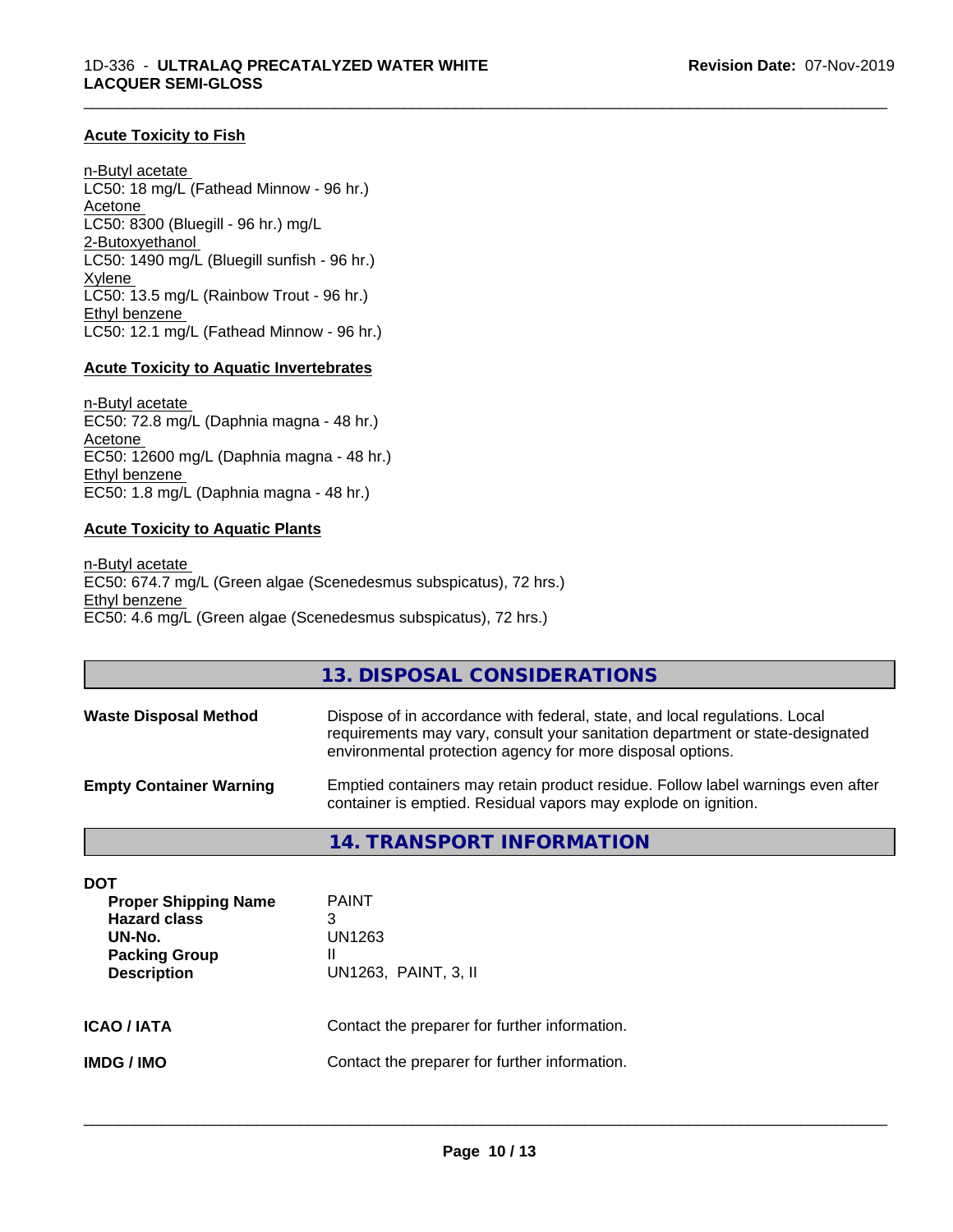# **15. REGULATORY INFORMATION**

\_\_\_\_\_\_\_\_\_\_\_\_\_\_\_\_\_\_\_\_\_\_\_\_\_\_\_\_\_\_\_\_\_\_\_\_\_\_\_\_\_\_\_\_\_\_\_\_\_\_\_\_\_\_\_\_\_\_\_\_\_\_\_\_\_\_\_\_\_\_\_\_\_\_\_\_\_\_\_\_\_\_\_\_\_\_\_\_\_\_\_\_\_

# **International Inventories**

| <b>TSCA: United States</b> | Yes - All components are listed or exempt. |
|----------------------------|--------------------------------------------|
| <b>DSL: Canada</b>         | Yes - All components are listed or exempt. |

#### **Federal Regulations**

#### **SARA 311/312 hazardous categorization**

| Acute health hazard               | Yes |
|-----------------------------------|-----|
| Chronic Health Hazard             | Yes |
| Fire hazard                       | Yes |
| Sudden release of pressure hazard | Nο  |
| Reactive Hazard                   | N٥  |

#### **SARA 313**

Section 313 of Title III of the Superfund Amendments and Reauthorization Act of 1986 (SARA). This product contains a chemical or chemicals which are subject to the reporting requirements of the Act and Title 40 of the Code of Federal Regulations, Part 372:

| <b>Chemical name</b> | CAS No.        | Weight-%    | <b>CERCLA/SARA 313</b><br>(de minimis concentration) |
|----------------------|----------------|-------------|------------------------------------------------------|
| Toluene              | 108-88-3       | $10 - 15$   | 1.0                                                  |
| Isopropyl alcohol    | 67-63-0        | $5 - 10$    | 1.0                                                  |
| 2-Butoxyethanol      | 111-76-2       | $1 - 5$     | 1.0                                                  |
| Xvlene               | 1330-20-7      | 1 - 5       | 1.0                                                  |
| Ethyl benzene        | $100 - 41 - 4$ | $0.1 - 0.5$ | 0.1                                                  |

#### **Clean Air Act,Section 112 Hazardous Air Pollutants (HAPs) (see 40 CFR 61)**

This product contains the following HAPs:

| <b>Chemical name</b> | CAS No.        | Weight-%    | <b>Hazardous Air Pollutant</b> |
|----------------------|----------------|-------------|--------------------------------|
|                      |                |             | (HAP)                          |
| Toluene              | 108-88-3       | $10 - 15$   | Listed                         |
| 2-Butoxyethanol      | 111-76-2       | $1 - 5$     | Listed                         |
| Xvlene               | 1330-20-7      | 1 - 5       | Listed                         |
| Ethyl benzene        | $100 - 41 - 4$ | $0.1 - 0.5$ | ∟isted                         |

#### **US State Regulations**

#### **California Proposition 65**

**AN** WARNING: Cancer and Reproductive Harm– www.P65warnings.ca.gov

#### **State Right-to-Know**

| name<br>янка    | - -<br>1496119 | Jersev<br>— Ne™<br>-196. | ≅vlvania |
|-----------------|----------------|--------------------------|----------|
| etate<br>∙But∨l |                |                          |          |
| Ethanol         |                |                          |          |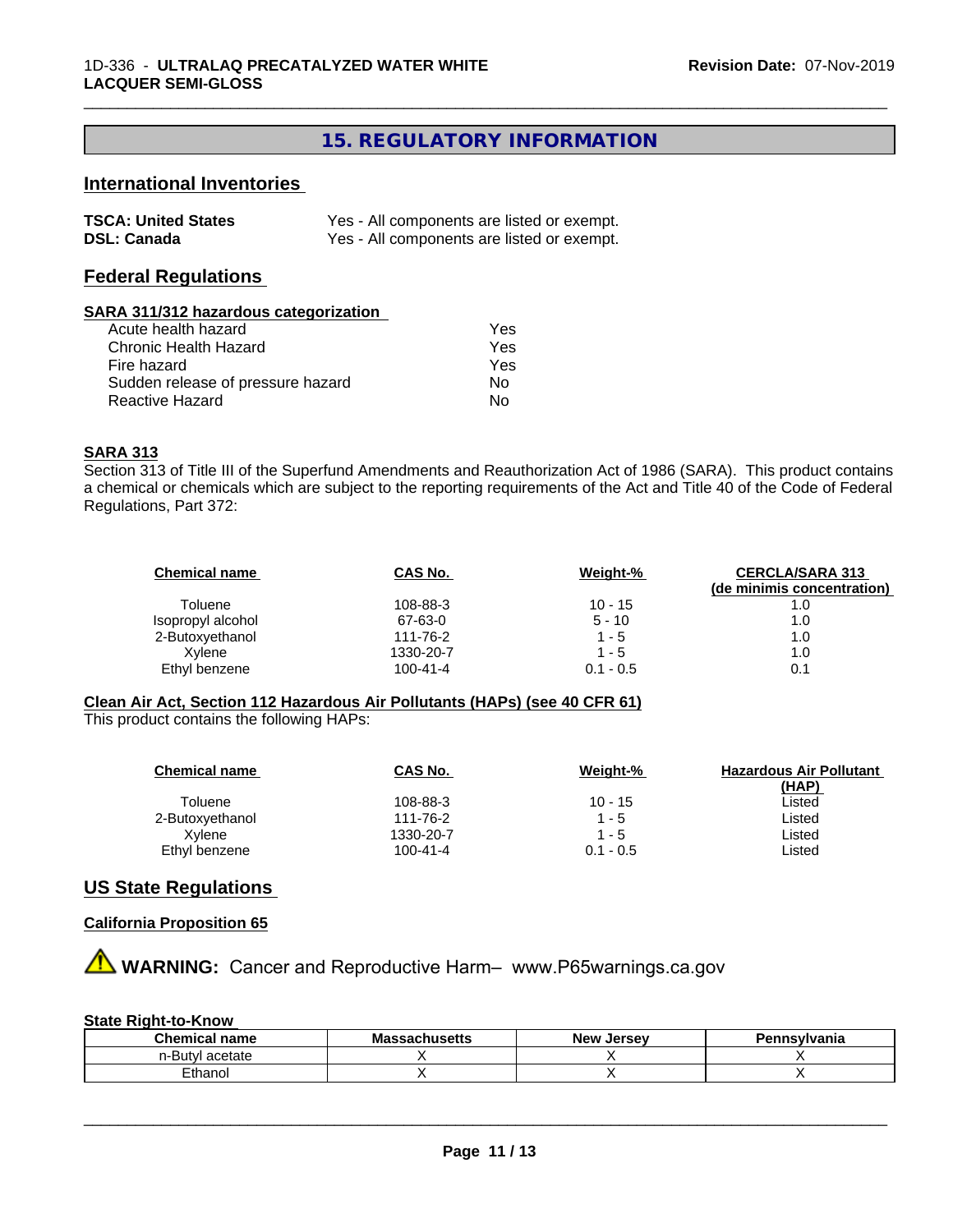#### 1D-336 - **ULTRALAQ PRECATALYZED WATER WHITE LACQUER SEMI-GLOSS**

| Toluene            |  |  |
|--------------------|--|--|
| cellulose, nitrate |  |  |
| Ethyl acetate      |  |  |
| Isopropyl alcohol  |  |  |
| Acetone            |  |  |
| 2-Butoxyethanol    |  |  |
| Isobutyl alcohol   |  |  |
| Xylene             |  |  |

\_\_\_\_\_\_\_\_\_\_\_\_\_\_\_\_\_\_\_\_\_\_\_\_\_\_\_\_\_\_\_\_\_\_\_\_\_\_\_\_\_\_\_\_\_\_\_\_\_\_\_\_\_\_\_\_\_\_\_\_\_\_\_\_\_\_\_\_\_\_\_\_\_\_\_\_\_\_\_\_\_\_\_\_\_\_\_\_\_\_\_\_\_

#### **Legend**

X - Listed

# **16. OTHER INFORMATION**

| HMIS | Health: $2^*$ | <b>Flammability: 3</b> | <b>Reactivity: 1</b> | $PPE: -$ |
|------|---------------|------------------------|----------------------|----------|

#### **HMIS Legend**

- 0 Minimal Hazard
- 1 Slight Hazard
- 2 Moderate Hazard
- 3 Serious Hazard
- 4 Severe Hazard
- Chronic Hazard
- X Consult your supervisor or S.O.P. for "Special" handling instructions.

*Note: The PPE rating has intentionally been left blank. Choose appropriate PPE that will protect employees from the hazards the material will present under the actual normal conditions of use.*

*Caution: HMISÒ ratings are based on a 0-4 rating scale, with 0 representing minimal hazards or risks, and 4 representing significant hazards or risks. Although HMISÒ ratings are not required on MSDSs under 29 CFR 1910.1200, the preparer, has chosen to provide them. HMISÒ ratings are to be used only in conjunction with a fully implemented HMISÒ program by workers who have received appropriate HMISÒ training. HMISÒ is a registered trade and service mark of the NPCA. HMISÒ materials may be purchased exclusively from J. J. Keller (800) 327-6868.*

 **WARNING!** If you scrape, sand, or remove old paint, you may release lead dust. LEAD IS TOXIC. EXPOSURE TO LEAD DUST CAN CAUSE SERIOUS ILLNESS, SUCH AS BRAIN DAMAGE, ESPECIALLY IN CHILDREN. PREGNANT WOMEN SHOULD ALSO AVOID EXPOSURE.Wear a NIOSH approved respirator to control lead exposure. Clean up carefully with a HEPA vacuum and a wet mop. Before you start, find out how to protect yourself and your family by contacting the National Lead Information Hotline at 1-800-424-LEAD or log on to www.epa.gov/lead.

| <b>Prepared By</b>                               | <b>Product Stewardship Department</b><br>Benjamin Moore & Co.<br>101 Paragon Drive<br>Montvale, NJ 07645<br>800-225-5554 |  |
|--------------------------------------------------|--------------------------------------------------------------------------------------------------------------------------|--|
| <b>Revision Date:</b><br><b>Revision Summary</b> | 07-Nov-2019<br>Not available                                                                                             |  |

Disclaimer

The information contained herein is presented in good faith and believed to be accurate as of the effective date shown above. This information is furnished without warranty of any kind. Employers should use this information only as a **supplement to other information gathered by them and must make independent determination of suitability and**